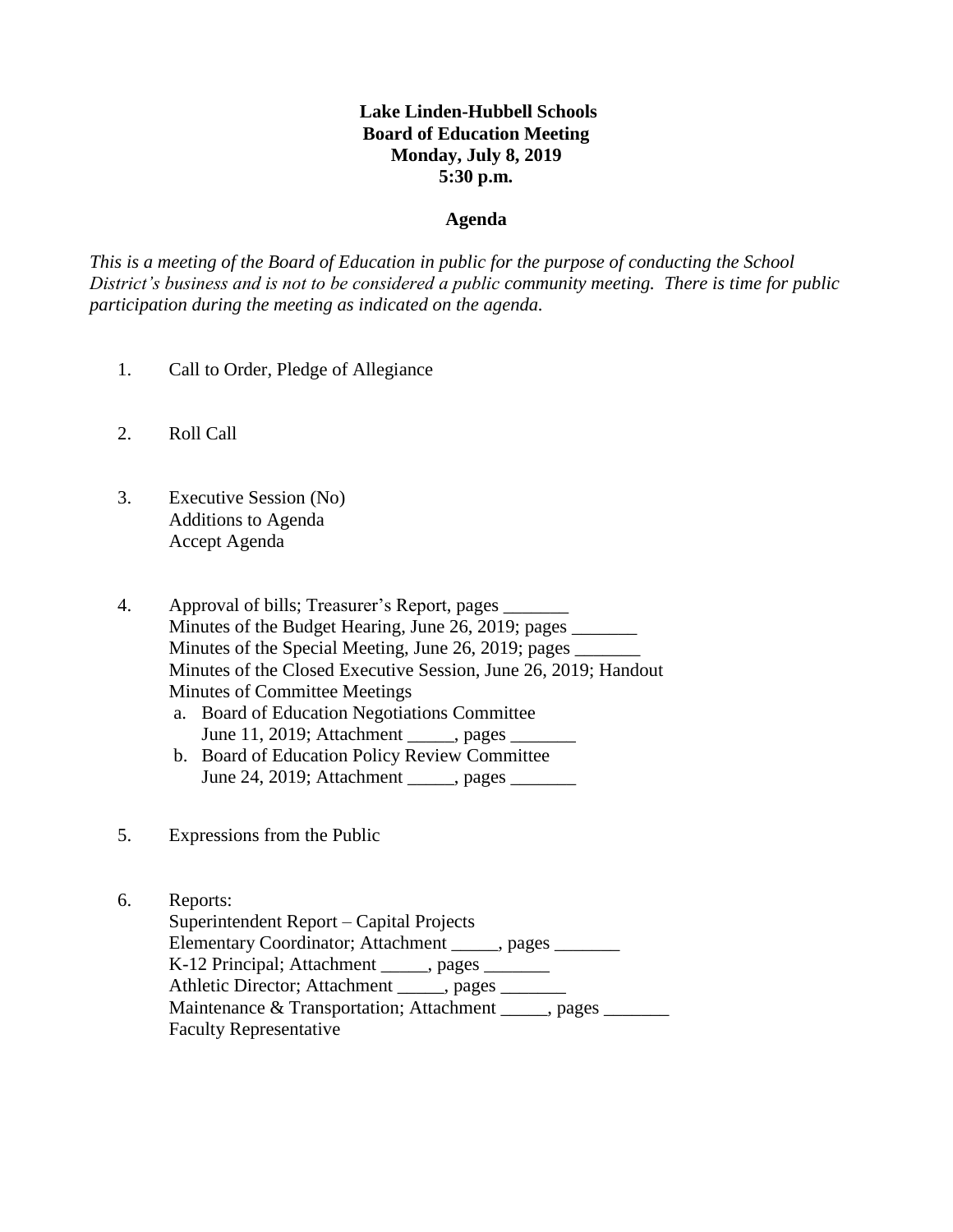# **Trip Approvals**

7. Motion: Moved by \_\_\_\_\_ and seconded by \_\_\_\_\_ to approve the attendance of Superintendent Brad Codere at the 2019 U.P. Administrators' Academy on July 30-31, 2019 in Escanaba, Michigan. Attachment \_\_\_\_\_, pages \_\_\_\_\_\_\_

## **Board of Education Committee Reports**

- 8. Board of Education Committee Reports
	- a. Board of Education Negotiations Committee June 11, 2019; Attachment \_\_\_\_\_, pages \_\_\_\_\_\_\_
	- b. Board of Education Policy Review Committee June 24, 2019; Attachment , pages

## **Board of Education Recognition**

## **New Business**

9. Motion:

Moved by \_\_\_\_\_ and seconded by \_\_\_\_\_ to approve the administrative employment contract as presented for Jack Johnson as the Elementary Coordinator for the school year 2019-2020. Enclosure

## 10. Motion:

Moved by \_\_\_\_\_\_ and seconded by \_\_\_\_\_\_ that the Board of Education salaries are as follows: President \$350, Vice President \$350, Secretary \$350, Treasurer \$350 and three Trustees \$350 each.

11. Motion:

 Moved by \_\_\_\_\_ and seconded by \_\_\_\_\_ that Range Bank Copper Country, Superior National Bank, Michigan Liquid Asset Fund, Torch Lake Federal Credit Union, Huntington and Ameriprise Financial Services serve as the school district depositories.

12. Motion:

Moved by and seconded by that bonding levels be set as follows: Treasurer \$100,000; Superintendent \$100,000; District Accountant \$100,000; all others \$100,000 according to District Policy and insurance company.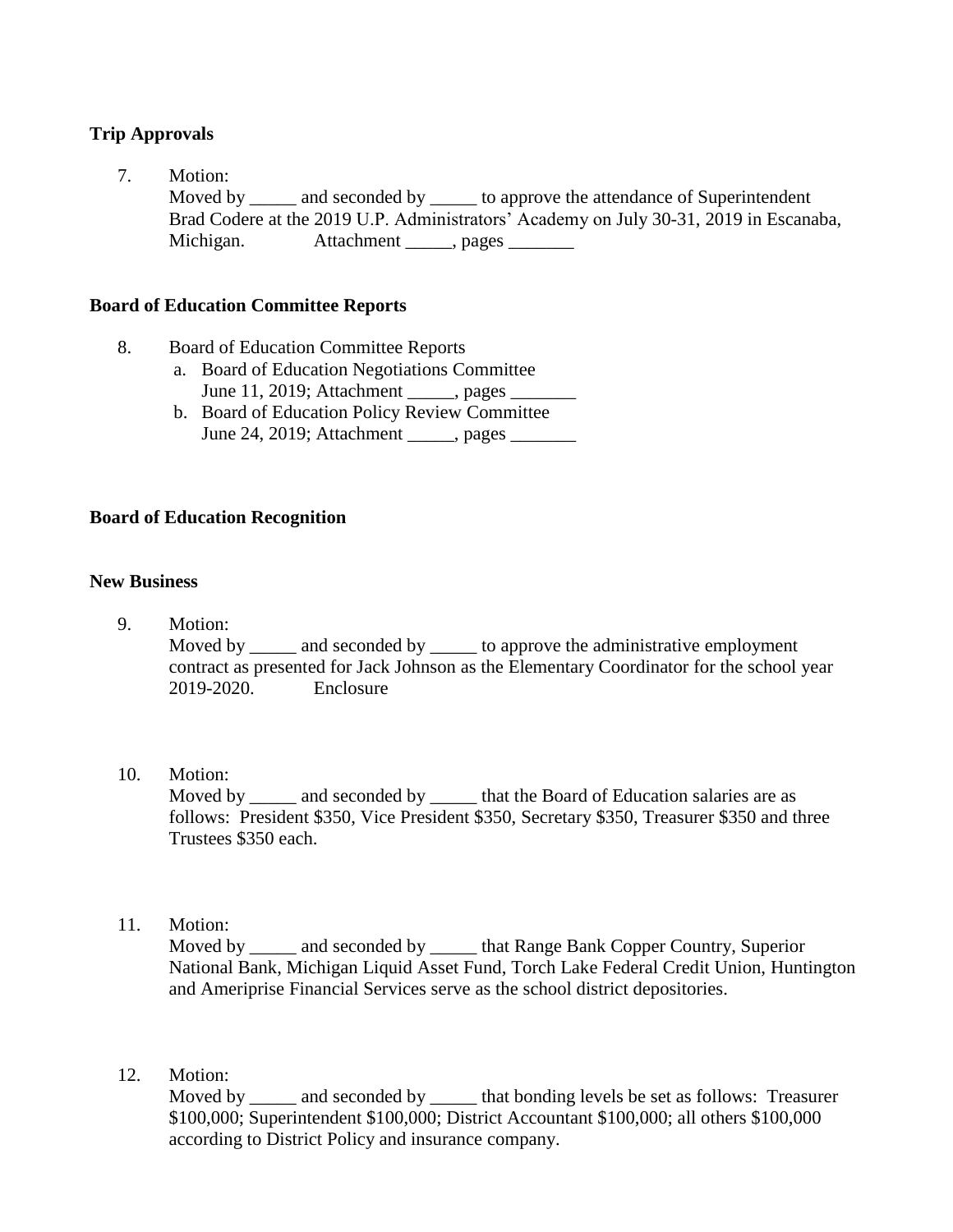## 13. Motion:

Moved by \_\_\_\_\_\_ and seconded by \_\_\_\_\_\_ that in accordance with state law, the school district elects to transport all school children within the district who live approximately 1.5 miles or more from the Lake Linden-Hubbell School and all students along highways where the safety of the pupil is concerned. Exceptions will be reviewed on a case-by-case basis.

## 14. Motion:

Moved by \_\_\_\_\_ and seconded by \_\_\_\_\_\_ that the following persons be authorized to sign the checks for the district for the accounts indicated.

| General Fund:                                         | Board President, Secretary and Treasurer                                                                                   |  |  |
|-------------------------------------------------------|----------------------------------------------------------------------------------------------------------------------------|--|--|
| Payroll Fund:                                         | <b>District Accountant</b><br>Superintendent                                                                               |  |  |
| Capital Projects:                                     | <b>District Accountant</b><br>Superintendent                                                                               |  |  |
| Debt Retirement:                                      | <b>District Accountant</b>                                                                                                 |  |  |
| Athletics:                                            | <b>District Accountant</b><br>Superintendent                                                                               |  |  |
| <b>Internal Accounts:</b>                             |                                                                                                                            |  |  |
| <b>High School Activity</b><br>(two signatures)       | <b>High School Secretary</b><br>Superintendent<br><b>District Accountant</b>                                               |  |  |
| <b>Elementary School Activity</b><br>(two signatures) | <b>Elementary School Coordinator</b><br><b>Elementary School Secretary</b><br>Superintendent<br><b>District Accountant</b> |  |  |
| <b>Hot Lunch</b>                                      | Superintendent<br><b>District Accountant</b>                                                                               |  |  |
| <b>Imprest Cash and</b><br>District Scholarship Fund  | Central Office Secretary (or)<br><b>District Accountant</b>                                                                |  |  |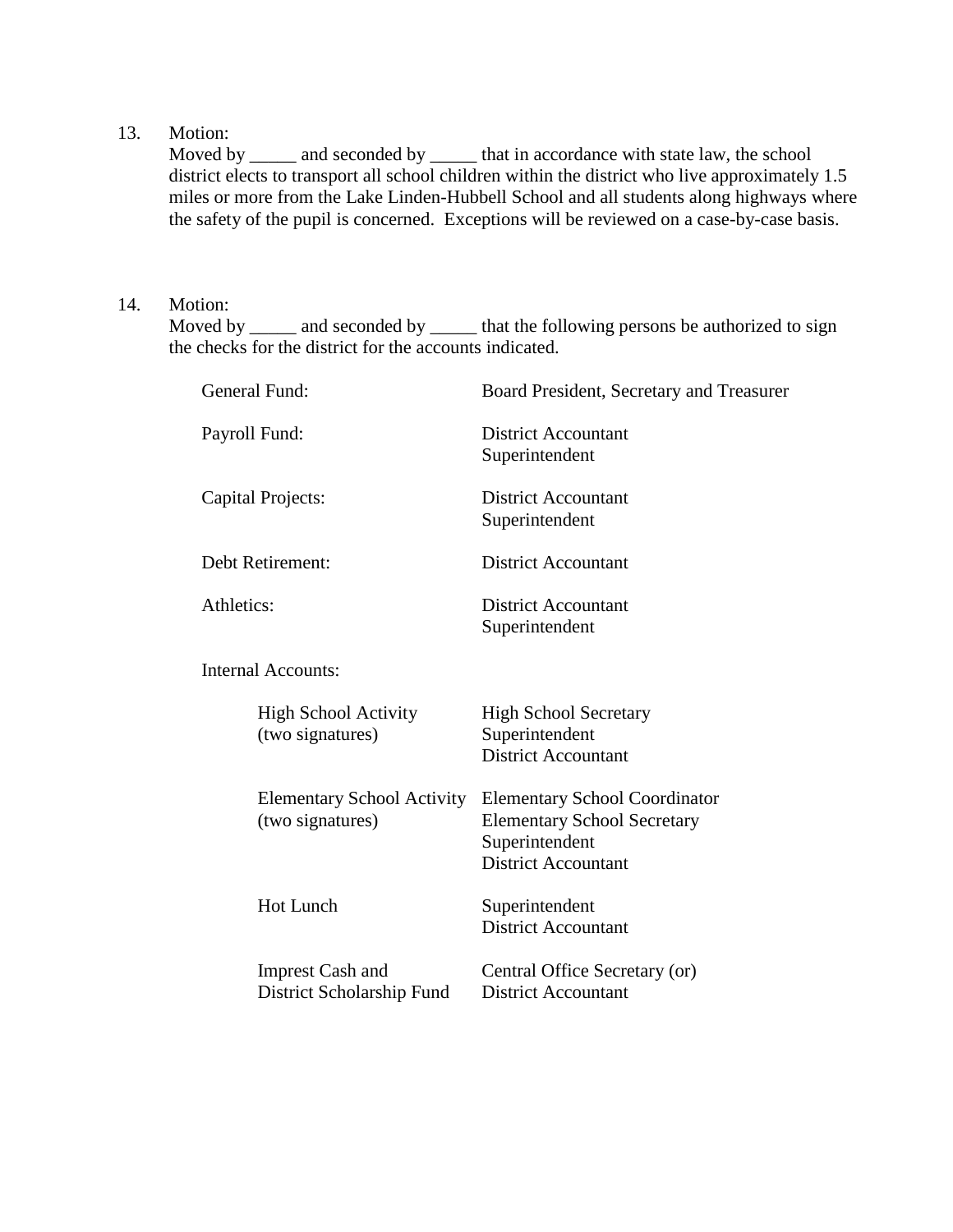#### 15. Motion:

Moved by and seconded by to designate the Office of the Superintendent to perform all election duties necessary for conducting all school elections.

#### 16. Motion:

 Moved by \_\_\_\_\_ and seconded by \_\_\_\_\_ to approve the Lake Linden-Hubbell School memberships and liaisons to: MASSP (Michigan Association of Secondary School Principals), MASB (Michigan Association of School Boards), MASA (Michigan Association of School Administrators), HPS (Hospital Purchasing Service), Great Lakes Food Co-op, MAPT (Michigan Association for Pupil Transportation, and MIEM (Michigan Institute for Educational Management).

# 17. Motion:

Moved by \_\_\_\_\_\_ and seconded by \_\_\_\_\_\_ that Thrun Law Firm, P.C. be appointed the School Attorney.

18. Motion:

Moved by \_\_\_\_\_ and seconded by \_\_\_\_\_ to employ the accounting firm of Sturos, CPA, P.C. for the school year 2018-2019 audit. Attachment \_\_\_\_\_, pages \_\_\_\_\_\_\_

#### 19. Motion:

Moved by \_\_\_\_\_ and seconded by \_\_\_\_\_\_ that Jeff Klein be identified as the Lake Linden-Hubbell School District's Electronic Funds Transfer Coordinator.

#### 20. Motion:

| Moved by $\_\_$ | and seconded by __ | to approve the following proposed/revised |
|-----------------|--------------------|-------------------------------------------|
| NEOLA policies. | Enclosed           |                                           |

| 0100<br>0167.1<br>4122<br>5517.02<br>2271<br>5460<br>6325<br>4430 | 0122<br>0167.2<br>2260<br>2112<br>3120<br>5540<br>6350<br>2210 | 0131.1<br>0167.3<br>1662<br>2261<br>3120.04<br>5610<br>8210<br>2414 | 0143.1<br>0167.6<br>3362<br>2261.01<br>3130<br>5610.01<br>1422.01<br>5200 | 0165.5<br>1422<br>4362<br>2261.03<br>4162<br>5611<br>1430<br>6321 | 0166<br>3122<br>5517<br>2700<br>5330<br>5630.01<br>3430<br>5325 |
|-------------------------------------------------------------------|----------------------------------------------------------------|---------------------------------------------------------------------|---------------------------------------------------------------------------|-------------------------------------------------------------------|-----------------------------------------------------------------|
| 6605                                                              | 8400                                                           | 8402                                                                | 8500                                                                      | 8640                                                              |                                                                 |
|                                                                   |                                                                |                                                                     |                                                                           |                                                                   |                                                                 |